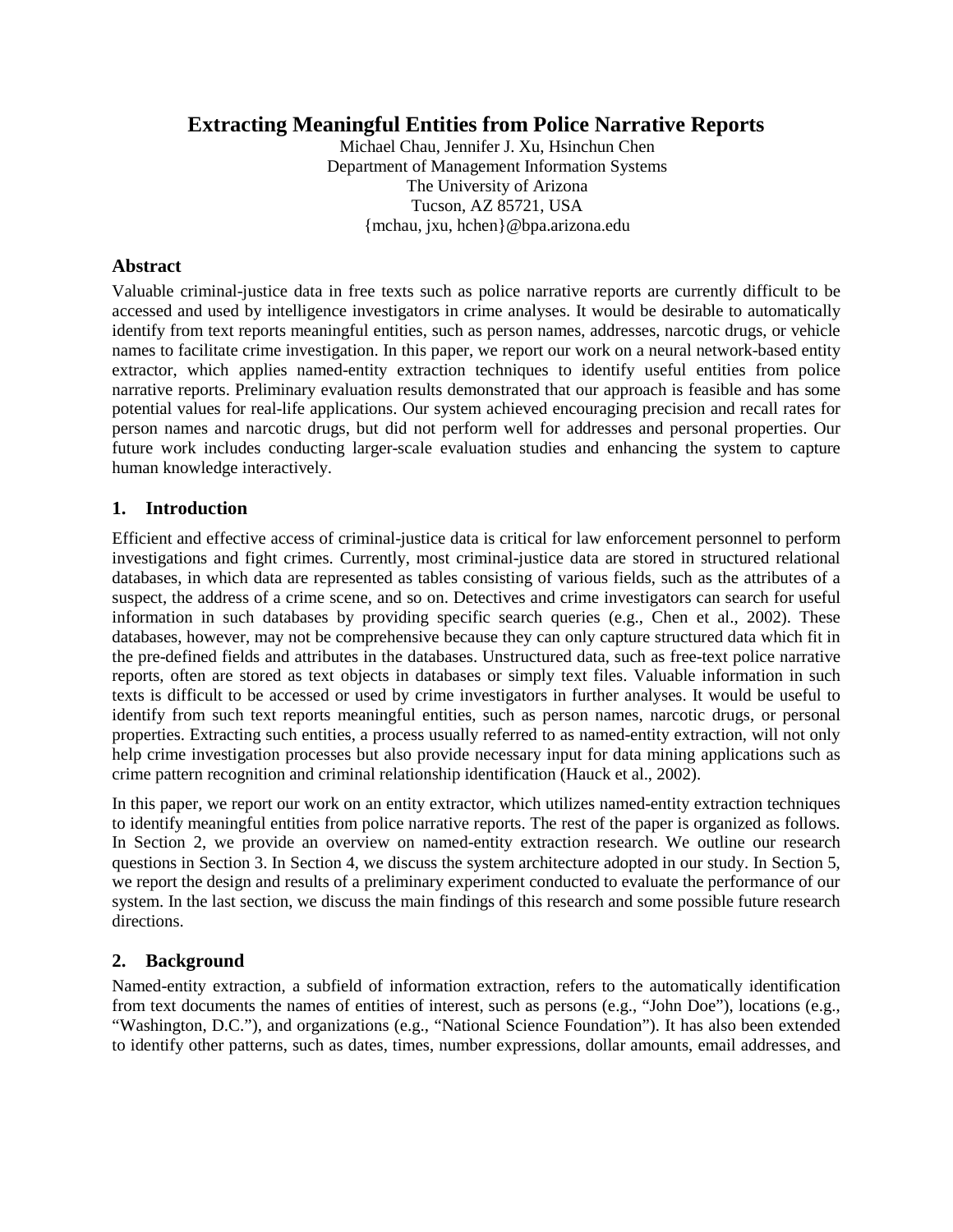Web addresses (URLs). The Message Understanding Conference (MUC) series has been the major forum for researchers in this area, where they meet and compare the performance of their entity extraction approaches (Chinchor, 1998).

There are four major named-entity extraction approaches: lexical-lookup, rule-based, statistic-based, and machine learning.

- *Lexical lookup*: Most entity extraction systems maintain hand-crafted lexicons that contain lists of popular names for entities of interest, such as all registered organization names in the U.S., all person last names obtained from the government census data, etc. These systems work by looking up phrases in texts that match the items specified in their lexicons (e.g., Borthwick et al., 1997).
- *Rule-based*: Rule-based systems rely on hand-crafted rules to identify named entities. The rules may be structural, contextual, or lexical (Krupka & Hausman, 1998). An example rule would look like the following:

*capitalized last name* +, + *capitalized first name*  $\Rightarrow$  *person name* Although such human created rules are usually of high quality, this approach is not scalable to large number of entities and not robust to less structured documents.

- *Statistic-based*: Systems in this category often use statistical models to identify occurrences of certain cues of particular patterns for entities in texts. A training data set is needed for these systems to obtain the statistics. The statistical language model (Witten et al., 1999) is an example of statistic-based entity extraction systems.
- *Machine learning*: This type of systems relies on machine learning algorithms rather than human created rules to extract knowledge or identify patterns from texts. Examples of machine learning algorithms include neural networks, decision tree (Baluja et al., 1999), Hidden Markov Model (Miller et al., 1998), and entropy maximization (Borthwick et al., 1998).

Instead of relying on a single approach, most existing information extraction systems utilize a combination of two or more of these approaches. Many systems that used a combined approach were evaluated at the MUC-7 conference. The best systems were able to achieve over 90% in both precision and recall rates in extracting persons, locations, organizations, dates, times, currencies, and percentages from a collection of New York Times News (Chinchor, 1998).

## **3. Research Questions**

As discussed earlier, police narrative reports contain a substantial amount of useful information that may not be available in structured databases. However, such information is usually buried in unstructured text documents, thus limiting its usage in crime investigation and analysis. It would be desirable to apply information extraction techniques such as named-entity extraction to such reports. Despite the availability of generic entity extraction systems, analysis of narrative reports poses two new challenges. First, narrative reports are very noisy compared to other types of text data such as news articles. They usually contain many spelling errors, grammatical mistakes, and typos, thus making the entity extraction task more difficult. Second, entities other than person names, organizations, and locations, such as drug names, crime addresses, and vehicles, are also equally relevant to crime intelligence analysis. In this research, we report our work to address these problems such that various useful entities can be identified from relatively noisy narrative reports by applying entity extraction techniques.

## **4. System Architecture**

Our entity extractor is a neural network-based system. Rather than relying entirely on manual rule generation, this system combines lexical lookup, machine learning, and minimal hand-crafted rules. It has three major components: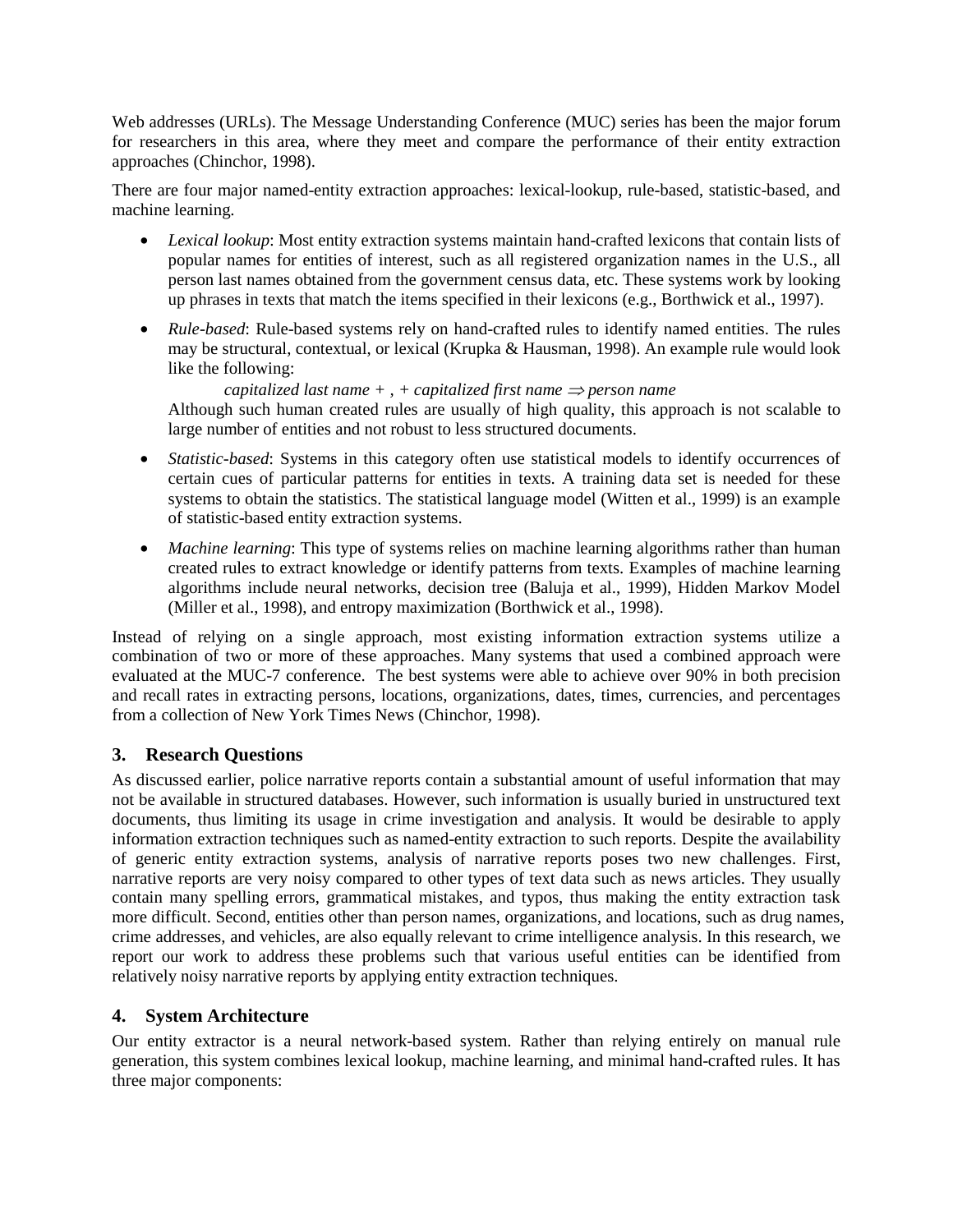- *Noun phrasing*: This component is a modified version of the Arizona Noun Phraser (Tolle & Chen, 2000). It extracts noun phrases from documents based on syntactical analysis. The noun phrases extracted are candidates for named entities.
- *Finite state machine and lexical lookup*: A finite state machine processes the noun phrases identified by the Arizona Noun Phraser. It compares each word in the phrase, as well as the word immediately before and the word immediately after the phrase, with the items in the hand-crafted lexicons. Each comparison will generate a binary value (either 0 or 1) to indicate a match or mismatch. Some other scores, such as a word feature score calculated based on uppercase/lowercase information, are also generated for later use.
- *Neural network*: The feedforward/backpropagation neural network component takes a phrase's corresponding binary values and the scores generated by the finite state machine as input, and then predicts the phrase's most possible entity type.

The system has two states: a training state and a testing state. In the training state, the system identifies lexical rule patterns based on a training data set, which consists of manually tagged input-output pairs. These learned patterns are stored as synaptic weights in the neural network (Lippmann, 1987). In the testing state, the system extracts phrases from testing documents and predicts the entity type of each phrase based on the lexical rule patterns obtained from the learning state.

Originally, our entity extractor was designed to recognize only three entity types: person, location, and organization. After consulting with several detectives and crime analysts at the Tucson Police Department, we identified five entity types that the crime investigators believed would be useful in their crime investigations. The five types are person, address, vehicle, narcotic drug, and personal property. In order to customize the system for these types, we created the lexicons and designed the finite state machines for the four new entity types. The lexicons were created mainly based on the structured database records at the Tucson Police Department.

# **5. Evaluation**

## **5.1 Testbed**

We designed and conducted an experiment to evaluate the usefulness and performance of our entity extractor. A set of police narrative reports from the Phoenix Police Department was used as the testbed in our preliminary evaluation. The testbed consisted of 36 reports randomly selected from the Phoenix Police Department database for narcotic related crimes. A human experimenter manually tagged these reports to identify all entities that belong to the five entities of interest. The narrative reports were relatively noisy: they all were written in uppercase letters (thus lacking the letter case information, which appears to be very useful in named-entity extraction for English documents). The reports also contained a significant amount of typos, spelling errors, and grammatical mistakes. This added difficulty to the entity extraction process. On the other hand, however, it allowed us to test our system's robustness for noisy data sets.

## **5.2 Preliminary Results**

We performed a 3-fold cross validation testing on the system, a common method used in evaluation of machine learning applications. In our 3-fold cross validation, the 36 reports were divided into three sets and the validation was conducted in three iterations. In the first iteration, the first and the second sets were used for training, while the last set for testing. In the second iteration, the first and last sets were used for training, and the second for testing. In the last iteration, the second and last sets were used for training and the first for testing.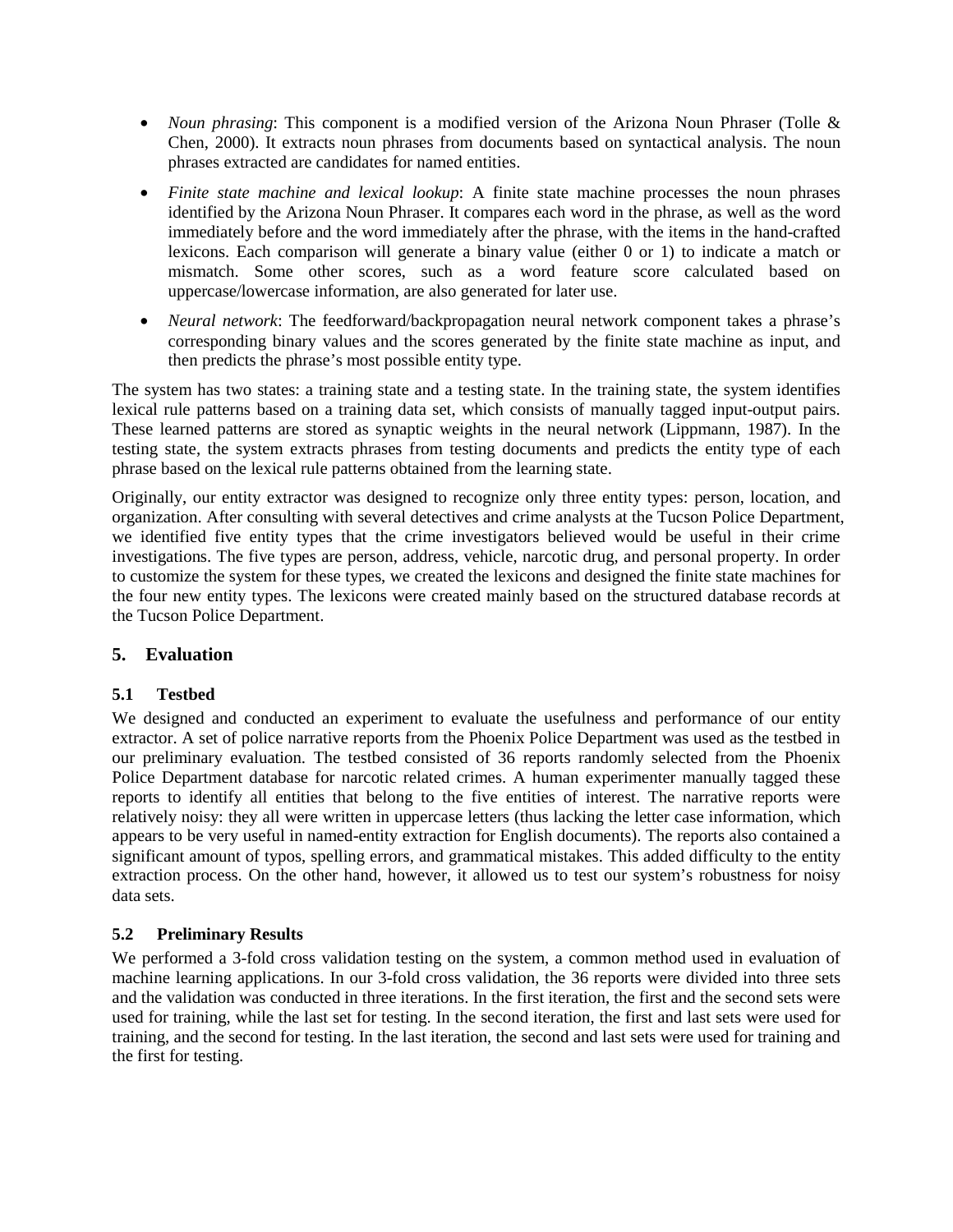We used precision and recall rates to measure the performance of our system. They were calculated as follows:

$$
precision = \frac{number\ of\ correct\ entities\ identified\ by\ the\ system}{number\ of\ all\ entities\ identified\ by\ the\ system} \tag{1}
$$

$$
recall = \frac{number\ of\ correct\ entities\ identified\ by\ the\ system}{number\ of\ entities\ identified\ by\ human}
$$
 (2)

The results are summarized in table 1.

|                   | Precision | Recall | Number of<br>correct entities<br>extracted by<br>system | Number of<br>total entities<br>extracted by<br>system | Number of<br>total entities<br>extracted by<br>human |
|-------------------|-----------|--------|---------------------------------------------------------|-------------------------------------------------------|------------------------------------------------------|
| Person            | 0.741     | 0.734  | 429                                                     | 617                                                   | 600                                                  |
| Address           | 0.596     | 0.514  | 30                                                      | 52                                                    | 62                                                   |
| Narcotic drug     | 0.854     | 0.779  | 200                                                     | 233                                                   | 252                                                  |
| Personal property | 0.468     | 0.478  | 137                                                     | 350                                                   | 291                                                  |

\*The result for "Vehicle" was not included because there were only four occurrences of vehicles in the 36 reports.

Table 1. Experimental results

In general, the results indicate that our entity extractor performs well in identifying person names and narcotic drugs from the test data set. Although the precision and recall rates for these two types were not as good as the results reported at MUC, we were satisfied considering that the narrative reports were much noisier than the news articles used in MUC evaluation. However, the entity extractor's performance for addresses was not as good as we expected. After examining the test data, we found that the unsatisfactory performance for address identification was due to mistakes in the manually created lexicons. We believed that the performance could be sharply improved if the errors in the lexicons were fixed. On the other hand, the poor performance for personal property identification was somewhat expected. Personal properties were much harder to identify because they may include any physical object that a person can own, such as TVs, social security cards, car battery, sofa, and so on.

## **6. Conclusion and Future Directions**

In this paper, we report our work on applying named-entity extraction techniques to identifying useful entities from police narrative reports. Preliminary evaluation results have demonstrated the feasibility and the potential values of our approach. In the future, we plan to use larger training and testing data sets to evaluate the performance of the system. We are also researching into how we can use an interactive approach to integrate human knowledge into the system's learning component.

## **Acknowledgement**

We would like to thank the National Science Foundation (NSF) and the National Institute for Justice (NIJ) for funding this project. We would also like to thank the Phoenix Police Department for providing us with the narrative data. Special appreciation goes to Kristin Tolle for her significant contribution in developing an early version of the system when she was studying at and funded by the University of Arizona. We also thank Jing Zhang and Dr. Homa Atabakhsh from the University of Arizona, and Lieutenant Jennifer Schroeder and Detective Tim Petersen from the Tucson Police Department, for their participation in this project.